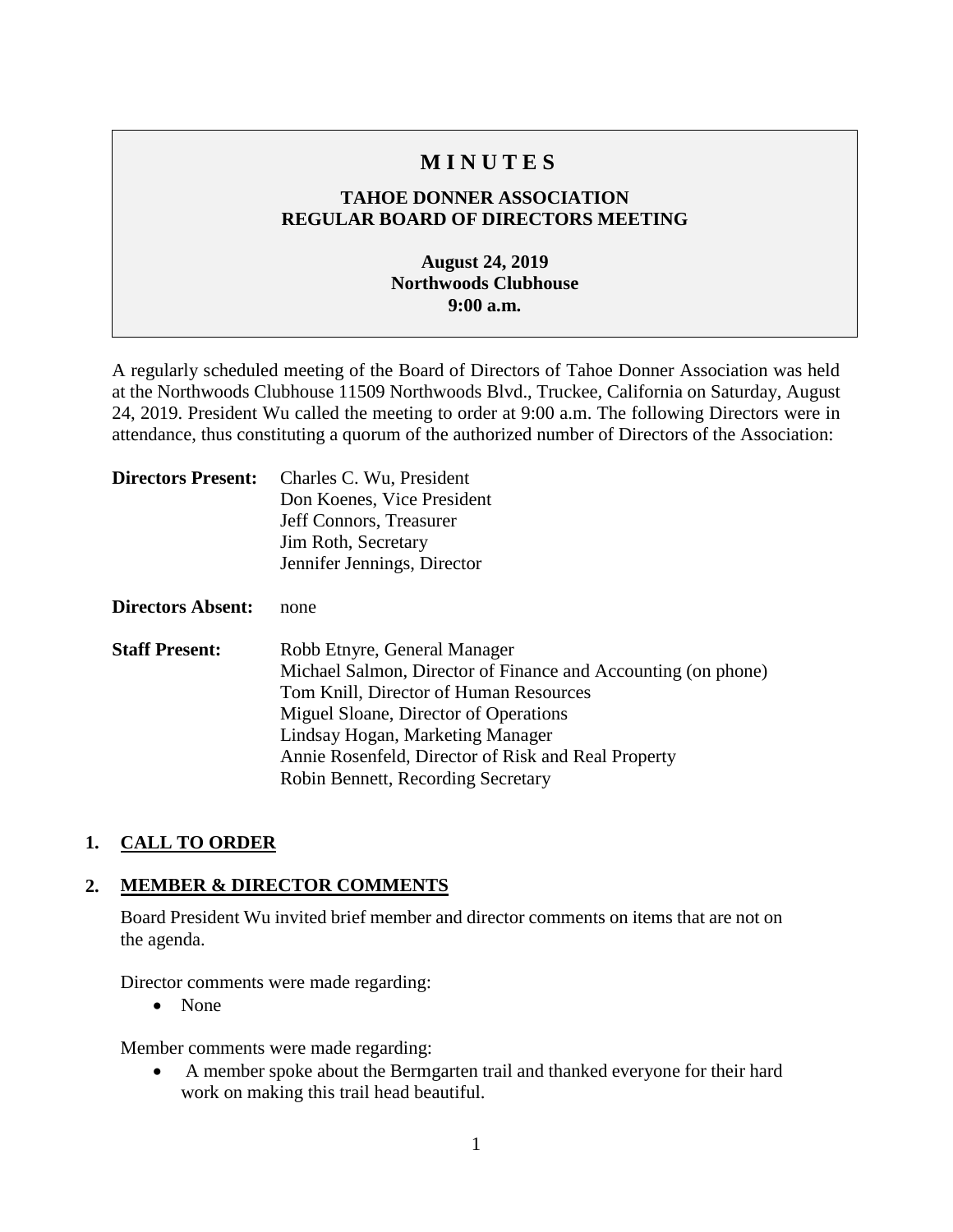• Member commented on Trout Creek Recreation Center and the condition of the lap pool.

Members may submit additional comments by email to the Board of Directors at [board@tahoedonner.com.](mailto:board@tahoedonner.com) (Members are recognized to comment on agenda items as they occur).

# **3. ACTION: CONSENT CALENDAR**

(Board of Directors)

Items listed under the Consent Calendar are considered to be routine and were acted on as follows:

- July 27, 2019 Meeting Minutes
- Executive Session Report o July 27, 2019 o July 28, 2019 o August 2, 2019 o August 19, 2019 o August 23, 2019
- 5501 June Report
- Update banking signature cards
- Quarterly Fraud Prevention Policy Report
- Member Letters to the Board of Directors
- Tahoe Donner Ladies Play 9 Golf Club New Club

Director Roth noted a correction to the July 27 minutes; the meeting adjourned at 7:40 p.m.

Director Connors removed the bank signature cards.

Director Roth moved and Director Koenes seconded to approve the consent calendar with the correction to the July 27 minutes and update banking signature cards removed. Motion Passed:  $5 - 0$ .

Director Connors spoke about the banking signature cards and would like to make a change to the General Manager's signature authority having two signatures required for checks below \$50,000 as two signatures are required for checks above \$100,000.

Director Connors moved to change the signature authority for the General Manager. There was no second to the motion. Motion did not pass.

Director WU moved to approve the bank signature card as it currently is Diretor Roth seconded. Motion passed 4-1 Director Connors abstain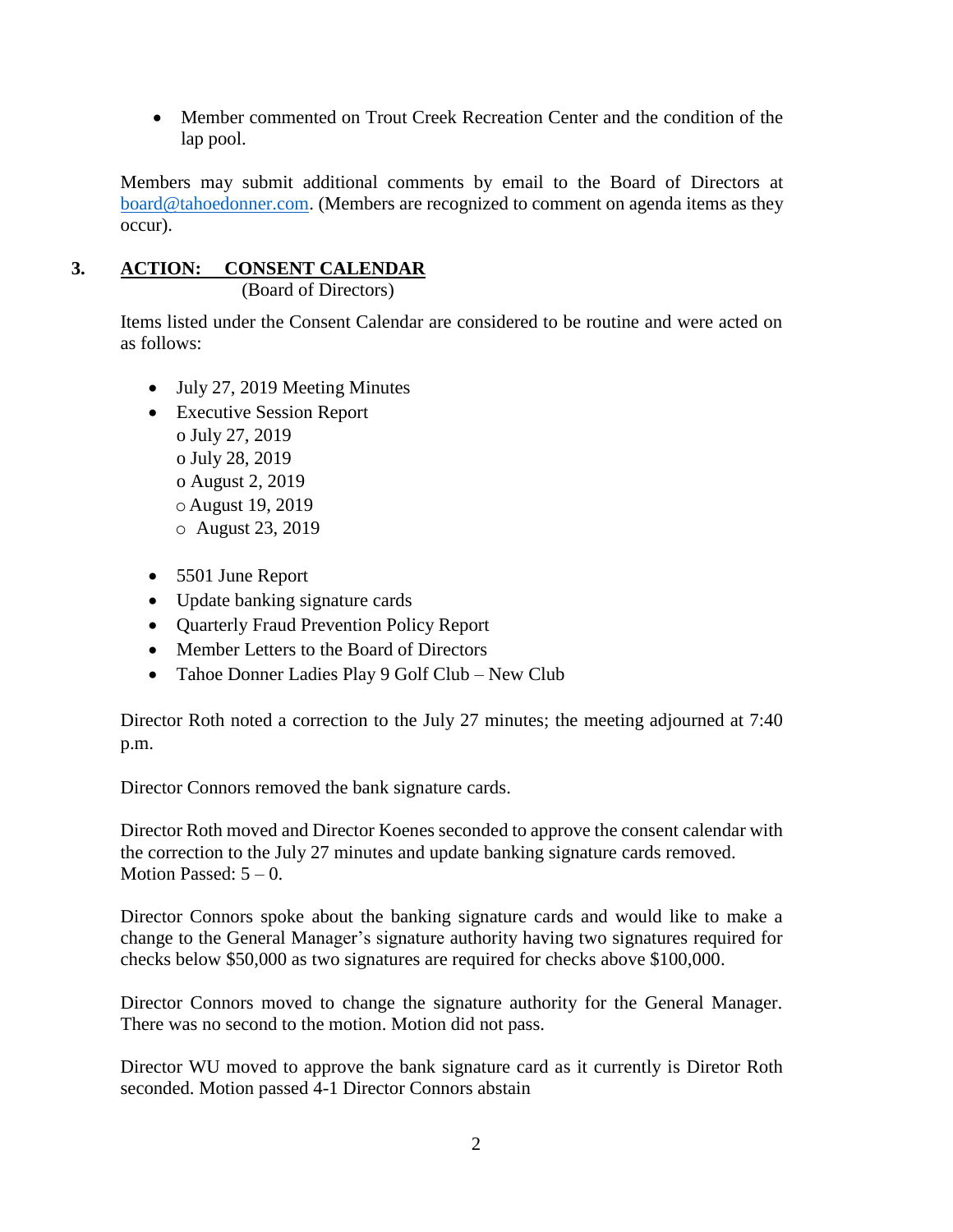#### **4. COMMITTEE / TASK FORCE REPORTS**

(Committee/Task Force Chairs)

The Board of Directors reviewed the Committee / Task Force written minutes and reports as a routine monthly procedure.

### **5. ACTION: EVENT TENT**

(Robb Etnyre, General Manager, Charles C. Wu, Board President)

Event Tent: The Board of Directors heard several comments from home owners on the noise level and nuisance at the tent. The Board of Directors discussed the event tent and concern with the complaints received due to noise.

Director Jennings moved to stop booking events at the tent and to honor the existing contracts then remove the tent and sale it after the final event.

Director Connors adjusted motion to allow member events and their guests and continue to offer Alder Creek as a venue. There was no second to the amended motion. Motion did not pass.

Director Koenes moved to amend the motion of Director Jennings to stop further public bookings and allow member bookings to continue with music to stop at 9pm with acoustic levels to be 10 decibles below town standard. There being a motion on the table and second the motion did not pass.

Director Connors seconded the initial motion by Director Jennings. Motion passed: 3 - 2

Director Roth: No Director Koenes: No

#### **6. ACTION: FIRE CAMERA**

(Annie Rosenfeld, Director of Risk Management and Real Property)

The Board of Directors reviewed and discussed the benefits and costs of installing a fire camera. Annie Rosenfeld, provided further information to the Board after speaking with Dr. Kent.

After discussion Director Jennings moved to approve the alert wild fire camera purchase up to \$50,000 and direct staff to work with the emergency services coordinator of Truckee and monitor the camera on red flag days Director Wu seconded. Motion passed: 5 - 0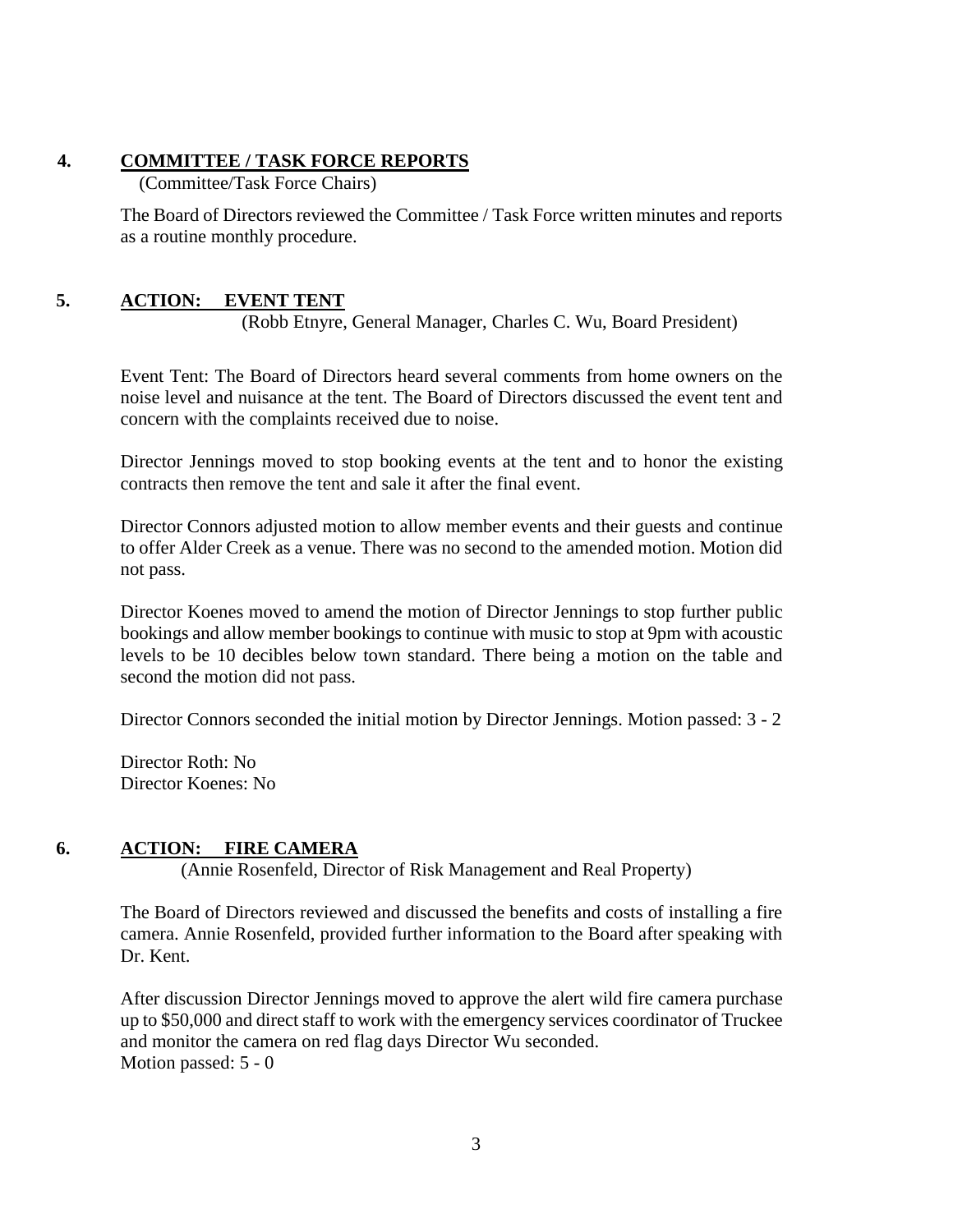#### **7. ACTION: PROPOSED INCREASE IN COVENANT VIOLATION FINES**

(Annie Rosenfeld, Director of Risk Management and Real Property)

The Board of Directors heard comments from the home owners related to the increase in violations. Fred Zapponi, gave an overview on the increases and noted that the fines haven't been increased in 15 years.

Director Wu stated that the Board is postponing the decision on this item until further legal review.

No action taken.

**8. BREAK** taken at 11:27 a.m.

The Board meeting resumed at 11:45 a.m.

## **9. ACTION: GOLF COURSE MAINTENANCE WORKSHOP**

(Robb Etnyre. General Manager)

The Board of Directors heard comments from the home owners regarding the condition of the golf course and the greens.

Director Wu moved to authorize management to spend up to \$155,00 on tree removal at the golf course Director Connors seconded the motion. Motion passed:  $5 - 0$ 

General manager Robb Etnyre stated that sufficient quotes have not been received yet to make a decision today for the golf reconstruction. One quote has been received and management would like to provide three quotes to the Board. The item will be brought back in September at a special board meeting prior to the regular September 21 meeting.

Director Koenes mentioned he would like to hold a special meeting before the September board meeting to give a blanket approval amount. Director Jennings concurred.

#### **10. DISCUSSION: 2019/2020 WINTER SEASON PASS, PROGRAMS AND GROUP RATES** (Michael Salmon, Director of Finance and Accounting)

The Board of Directors reviewed and discussed the rates provided by management. Director Wu mentioned the various passes/groups and possibly streamlining in the future.

4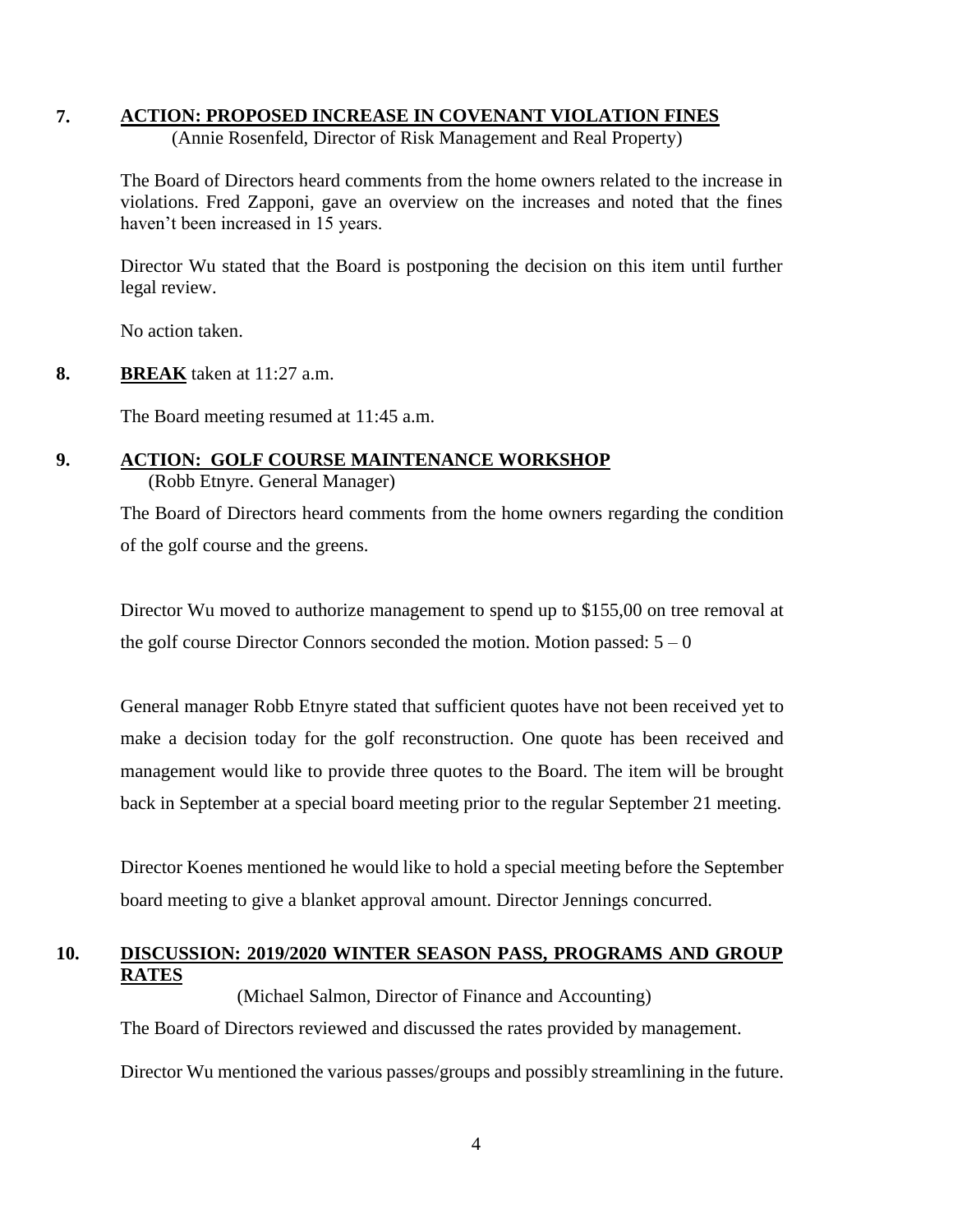Miguel Sloane answered specific questions related to the cost increase. Director Jennings asked that staff track the usage of under 6 year olds using the facilities.

After discussion Director Wu moved to approve the winter season pass rates proposal submitted by management Director Koenes seconded. Motion passed:  $5 - 0$ .

#### **11. ACTION: AUDITOR FIRM RANKING**

(Michael Salmon, Director of Finance and Accounting)

The Board of Directors reviewed the information provided by staff and after a brief discussion Director Connors stated that the board will review the proposals with the finance committee and come to a consensus.

After further discussion Director Wu stated that the board will submit their individual response to the finance committee on ranking the audit proposals.

#### **12. DISCUSSION: BUDGET OBJECTIVES WORKSHOP**

(Michael Salmon, Director of Finance and Accounting)

General Manger, Robb Etnyre reviewed the management objectives presentation with the Board of Directors.

Director Wu stated that the board will continue to work on the objectives and he wanted item #5 Cross Functioning Integrated Systems removed.

Michael Salmon, Director of Finance was on the phone, he answered various budget questions by the board.

Director Jennings mentioned she would like to increase the forestry budget, she would also like to approve additional staff to assist with enforcement specificially with defensible space.

## **13. ACTION: EMPLOYEE HEALTH INSURANCE COVERAGE RENEWAL/UPDATE FOR 2020**

(Tom Knill, Director of Human Resources)

The Board of Directors discussed and reviewed the 2020 renewal rates provided by staff for health insurance coverage.

Director Jennings moved to approve the health insurance renewal for 2020 that staff is recommending Director Koenes seconded. Motion passed: 5-0

#### **14. LUNCH**

The Board of Directors adjourned to lunch at 1:00 p.m. and will resume to executive session.